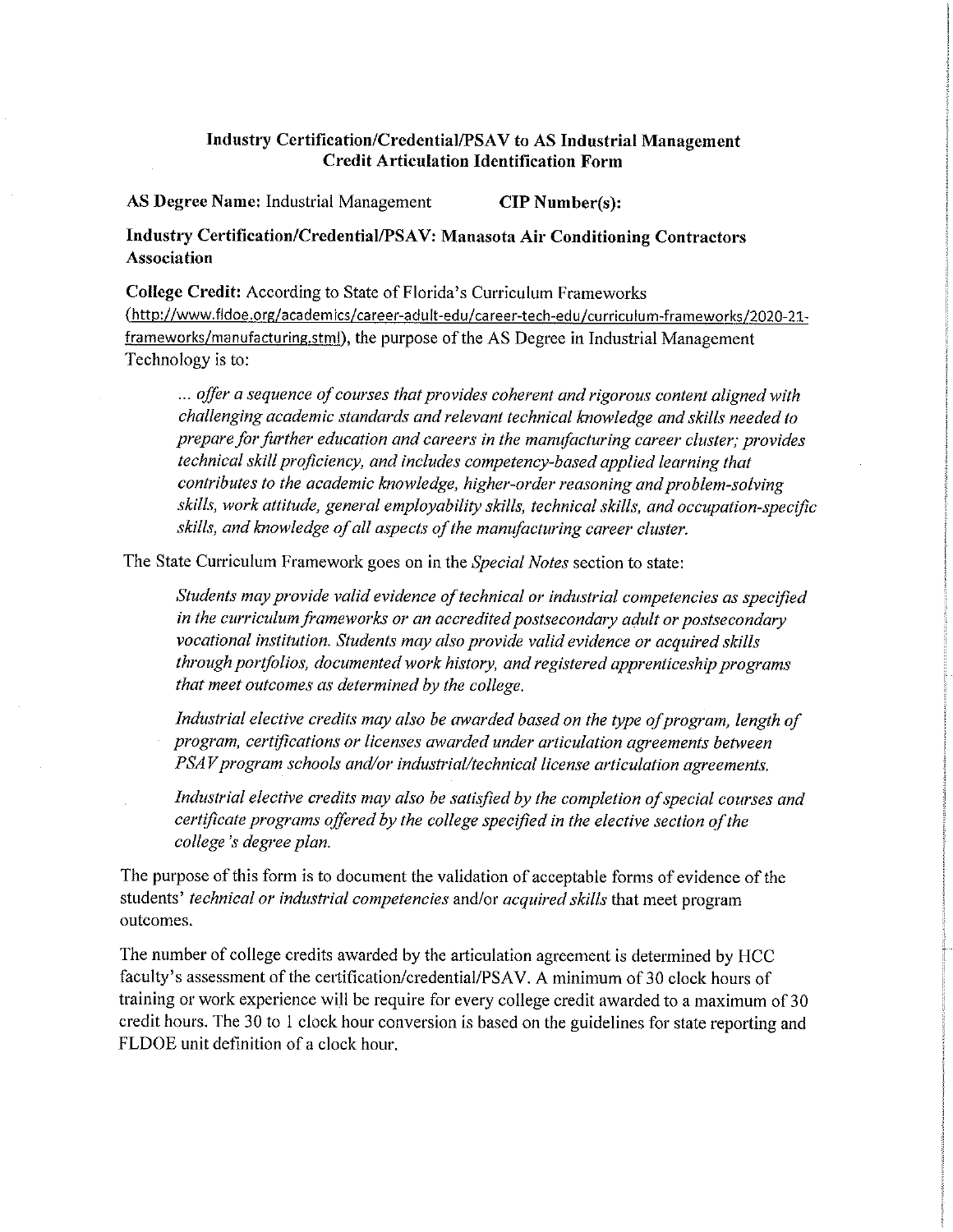**Validation Mechanism:** To be eligible for articulation, the student must show evidence of their current Manasota Air Conditioning Contractors Association certification and it must have been issued within three (3) years prior to their enrollment in the program.

Rationale/Justification: Manasota Air Conditioning Contractors Association certification represents industry acknowledgement of technical skill attainment of competencies in the AS in Industrial Management Technology program. HCC Faculty reviewed the following:

**State Curriculum Frameworks** 

 $X$  Course Syllabi

Course Exams

 $X$  Course Scope and Sequence

- Textbooks/Course Materials
	- ------------ Other

The **Manasota Air Conditioning Contractors Association** certification will serve as equivalent substitutions for the HCC courses identified below.

| Post-Secondary Vocational/Apprenticeship/ |       |                | Post-Secondary Institution:    |                        |         |
|-------------------------------------------|-------|----------------|--------------------------------|------------------------|---------|
| Corporate Training Program                |       |                | Hillsborough Community College |                        |         |
| Program/Courses                           | Clock | <b>PSAV</b>    | Course                         | Course Name            | Awarded |
|                                           | Hours | Course         | Code                           |                        | Credit  |
|                                           |       | <b>Numbers</b> |                                |                        |         |
| Year One- Class hours                     | 144   |                | ETI2941                        | <b>Industrial Mgmt</b> | 30      |
|                                           |       |                |                                | Practicum              |         |
| Year One- OJT Training                    | 2000  |                |                                |                        |         |
| Year Two- Class hours                     | 144   |                |                                |                        |         |
| Year Two- OJT Training                    | 2000  |                |                                |                        |         |
| Year Three- Class hours                   | 144   |                |                                |                        |         |
| Year Three- OJT Training                  | 2000  |                |                                |                        |         |
| <b>Total Hours:</b>                       | 6432  |                |                                |                        |         |

Total Credits Awarded for the courses listed above is  $\frac{30}{1}$ .